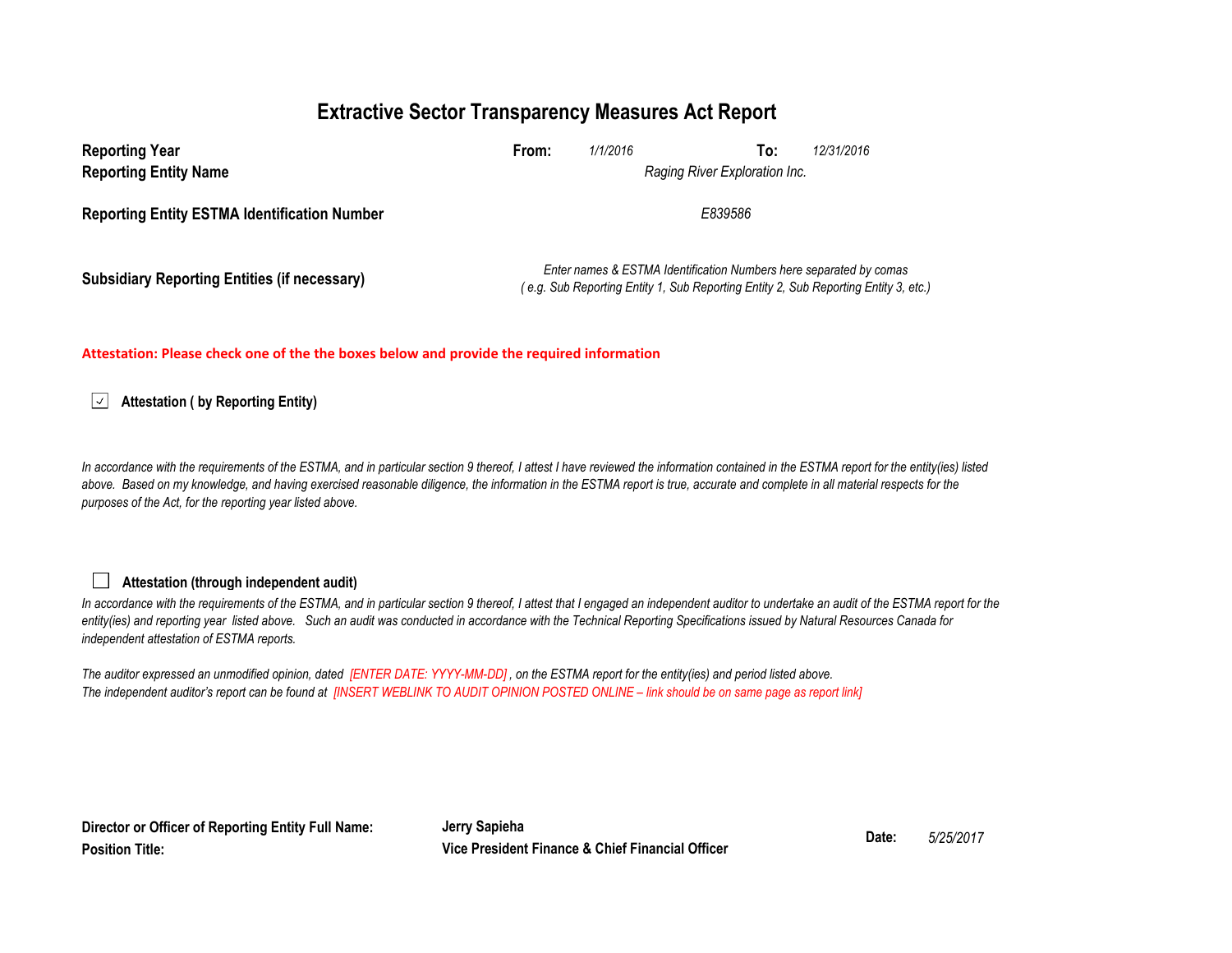### **Extractive Sector Transparency Measures Act - Annual Report**

| <b>Reporting Year</b><br><b>Reporting Entity Name</b>         | From: | 1/1/2016<br>Raging River Exploration Inc.                                                                                                                 | To: | 12/31/2016 |
|---------------------------------------------------------------|-------|-----------------------------------------------------------------------------------------------------------------------------------------------------------|-----|------------|
| <b>Reporting Entity ESTMA Identification</b><br><b>Number</b> |       | E839586                                                                                                                                                   |     |            |
| <b>Subsidiary Reporting Entities (if</b><br>necessary)        |       | Enter names & ESTMA Identification Numbers here separated by comas<br>(e.g. Sub Reporting Entity 1, Sub Reporting Entity 2, Sub Reporting Entity 3, etc.) |     |            |

| <b>Payments by Payee</b> |                                            |                    |                  |                |                                |                |                  |                                     |                                   |                                                                                                                                                                                                                                                                                                                                                |
|--------------------------|--------------------------------------------|--------------------|------------------|----------------|--------------------------------|----------------|------------------|-------------------------------------|-----------------------------------|------------------------------------------------------------------------------------------------------------------------------------------------------------------------------------------------------------------------------------------------------------------------------------------------------------------------------------------------|
| Country                  | <b>Payee Name</b>                          | <b>Taxes</b>       | <b>Royalties</b> | Fees           | <b>Production Entitlements</b> | <b>Bonuses</b> | <b>Dividends</b> | Infrastructure Improvement Payments | <b>Total Amount paid to Payee</b> | <b>Notes</b>                                                                                                                                                                                                                                                                                                                                   |
| Canada                   | Federal Government of Canada               |                    |                  | \$210,000      |                                |                |                  |                                     | \$210,000                         |                                                                                                                                                                                                                                                                                                                                                |
| Canada                   | Government of Alberta                      | \$330,000          | \$1,000,000      | \$390,000      |                                |                |                  |                                     | \$1,720,000                       | Royalties paid in-kind are valued at the fair market<br>value of the volumes taken in-kind, based on Raging<br>River's realized prices.<br>Payee includes recipients:<br>ABSA - Pressure Equipment Safety Authority<br>Alberta Energy Regulator<br>Alberta Petroleum Marketing Commission (APMC)<br>Minister of Finance<br>Special Areas Board |
| Canada                   | Government of Saskatchewan                 | \$6,110,000        | \$5,390,000      | \$1,240,000    |                                | \$1,060,000    |                  |                                     | \$13,800,000                      | Payee includes recipients:<br>Ministry of Agriculture<br>Ministry of the Economy<br>Minister of Finance<br>Technical Safety Authority of Saskatchewan<br><b>Water Security Agency</b>                                                                                                                                                          |
| Canada                   | Rural Municipality of Antelope Park No.322 | \$160,000          |                  |                |                                |                |                  |                                     | \$160,000                         |                                                                                                                                                                                                                                                                                                                                                |
| Canada                   | Rural Municipality of Chesterfield No.261  | \$410,000          |                  |                |                                |                |                  |                                     | \$410,000                         |                                                                                                                                                                                                                                                                                                                                                |
| Canada                   | Rural Municipality of Kindersley No.290    | \$950,000          |                  | \$1,110,000    |                                |                |                  |                                     | \$2,060,000                       |                                                                                                                                                                                                                                                                                                                                                |
| Canada                   | Rural Municipality of Oakdale No.320       | \$1,210,000        |                  |                |                                |                |                  |                                     | \$1,210,000                       |                                                                                                                                                                                                                                                                                                                                                |
| Canada                   | Rural Municipality of Prairiedale No.321   | \$120,000          |                  |                |                                |                |                  |                                     | \$120,000                         |                                                                                                                                                                                                                                                                                                                                                |
| Canada                   | Rural Municipality of Monet No.257         | \$480,000          |                  | \$270,000      |                                |                |                  |                                     | \$750,000                         |                                                                                                                                                                                                                                                                                                                                                |
| Canada                   | Rural Municipality of Progress No.351      | \$550,000          |                  |                |                                |                |                  |                                     | \$550,000                         |                                                                                                                                                                                                                                                                                                                                                |
| Canada                   | Rural Municipality of Snipe Lake No.259    | \$690,000          |                  | \$370,000      |                                |                |                  |                                     | \$1,060,000                       |                                                                                                                                                                                                                                                                                                                                                |
| Canada                   | Rural Municipality of Winslow No.319       | \$150,000          |                  |                |                                |                |                  |                                     | \$150,000                         |                                                                                                                                                                                                                                                                                                                                                |
| <b>TOTAL</b>             |                                            | 11,160,000 \$<br>s | $6,390,000$ \$   | $3,590,000$ \$ | $-5$                           | $1,060,000$ \$ | $-5$             | $-5$                                | 22,200,000                        |                                                                                                                                                                                                                                                                                                                                                |